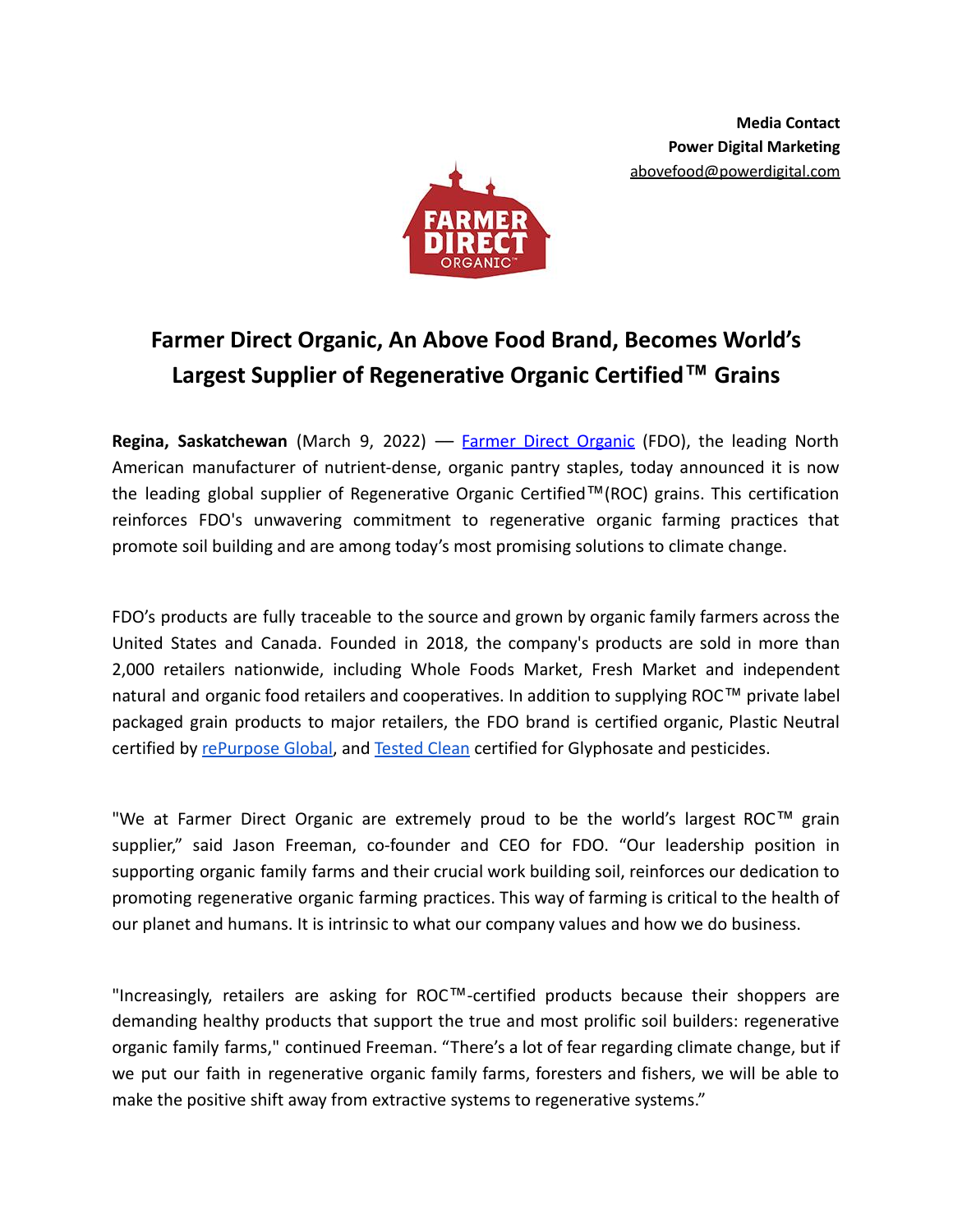# **About Regenerative Organic Certified™**

Regenerative Organic Certified™ (ROC) is a new [certification](https://regenorganic.org/) for food, textiles and personal care ingredients. ROC™ farms and products meet the highest standards in the world for soil health, animal welfare and farmworker fairness. The certification is overseen by the  $501(c)3$  nonprofit Regenerative Organic Alliance (ROA). ROA was formed by Patagonia, along with the Rodale Institute and Dr. Bronner's.

"We are honored to have Farmer Direct Organic supplying grains with the ROC™ distinction, as we know this certification is something consumers and retailers are increasingly looking for," said Elizabeth Whitlow, executive director for ROC™. "It extends beyond organic and other certifications, incorporating more accountability for agricultural practices that are vital for the future health and vibrancy of our planet, humans and animals. Farmer Direct Organic's incredible leadership and dedication to supplying ROC™ grains on this scale is impressive. It speaks to the company's potential for strong, continued growth in this space."

## **Farmer Direct Organic's Commitment to Regenerative Agriculture**

Sustainability drives everything FDO does as a business. FDO is passionately committed to regenerative agriculture, supporting organic farmers in stewarding their land and building healthy soil. FDO farmers work in relationship with Earth, respecting its aliveness and constantly evolving nature. All of these practices build soil fertility, sequester greenhouse gases and allow for the growth of vibrant, whole foods. Adopting regenerative organic practices on more farms around the world creates long-term solutions to the climate crisis, factory farming and fractured rural economies.

Regenerative organic agricultural practices employed by FDO farmers include rotating crops to invigorate soil nutrition, strip-cropping and contour farming to address erosion on slopes, multi-cropping, cover-cropping, under-seeding and minimal tillage. They also include rotational grazing, biodiversity, composted manure and teas, and heritage and ancient varieties of grain.

# # #

#### **About Farmer Direct Organic**

FDO's mission is to offer healthy, organic foods sustainably grown by organic, regenerative family farmers who receive a fair price within a transparent, ethical supply chain. Purchasing Farmer Direct Organic products supports farmers who employ these farming methods.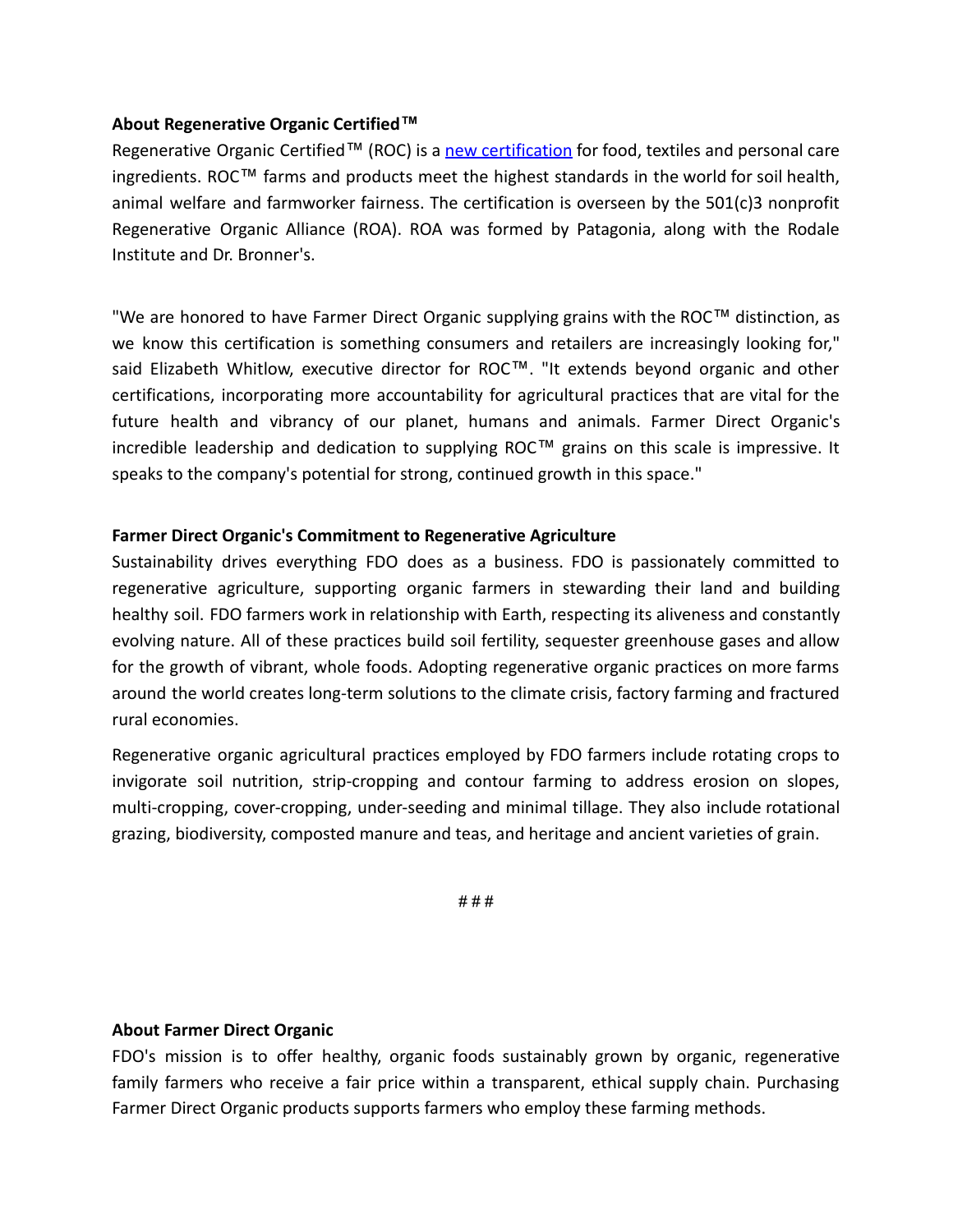The company currently sells ROC™ rolled oats, organic large green lentils, organic whole red lentils, organic split red lentils, organic French green lentils, organic black lentils, organic split greens peas, organic pinto beans, organic black beans, organic chickpeas and organic hemp hearts.

FDO promises to offer the cleanest products possible — packed with dietary fiber and nutrients, grown without pesticides, herbicides or GMOs — with full transparency around how our products are produced and priced. It is why FDO is certified to these standards. The company has a high ethical bar up and down our supply chain, which means FDO is dedicated to fair pay for its farmers. For more information about FDO, please visit [www.fdorganic.com](http://www.abovefood.com) or follow FDO on Instagram ([@farmerdirectorganic\)](https://www.instagram.com/farmerdirectorganic/), Facebook ([@FarmerDirectOrganic\)](https://www.facebook.com/FarmerDirectOrganic) and LinkedIn ([farmer-direct-organic](https://www.linkedin.com/company/farmer-direct-organic/)).

## **FDO + Above Food**

FDO is part of Above Food, [\(www.abovefood.com\)](http://www.abovefood.com), also based in Saskatchewan. The companies are well-aligned around their values and beliefs about the important role sustainable and traceable practices should play in the plant-based protein supply chain. Above Food is focused on sourcing nutritious, plant-based proteins and whole-food processing. The company's brand portfolio also includes Eat Up!, Culcherd, Loma Linda, Neat, Modern Menu, and TUNO.

# **ABOUT ABOVE FOOD CORP.**

Above Food Corp. is a first-of-its-kind, plant-based food company that celebrates delicious products made with real ingredients, real nutrition, real flavor, and real transparency. Founded in Canada by food production ecosystem veterans and visionary co-founders, Lionel Kambeitz, Donato Sferra, Tyler West and Martin Williams, Above Food's vision is to create a healthier world — one seed, one field, and one bite at a time. With a complete chain of custody of plant proteins, enabled by scaled operations and infrastructure in primary agriculture and processing, Above Food delivers food to businesses and consumers with unparalleled traceability, quantifiable sustainability, and superior nutrient density. Above Food's brands are available online at [www.abovefood.com](http://www.abovefood.com) and in natural grocers across Canada and the USA. For more information about Above Food, please visit [www.abovefood.com](http://www.abovefood.com) or follow Above Food on Instagram ([@above\\_food](https://www.instagram.com/above_food/)), Facebook ([Above Food](https://www.facebook.com/Above-Food-104425084773842)) and LinkedIn ([Above Food\)](https://www.linkedin.com/company/above-food).

#### **FOR MORE INFORMATION:**

Kendall Huber Power Digital Marketing for Above Food